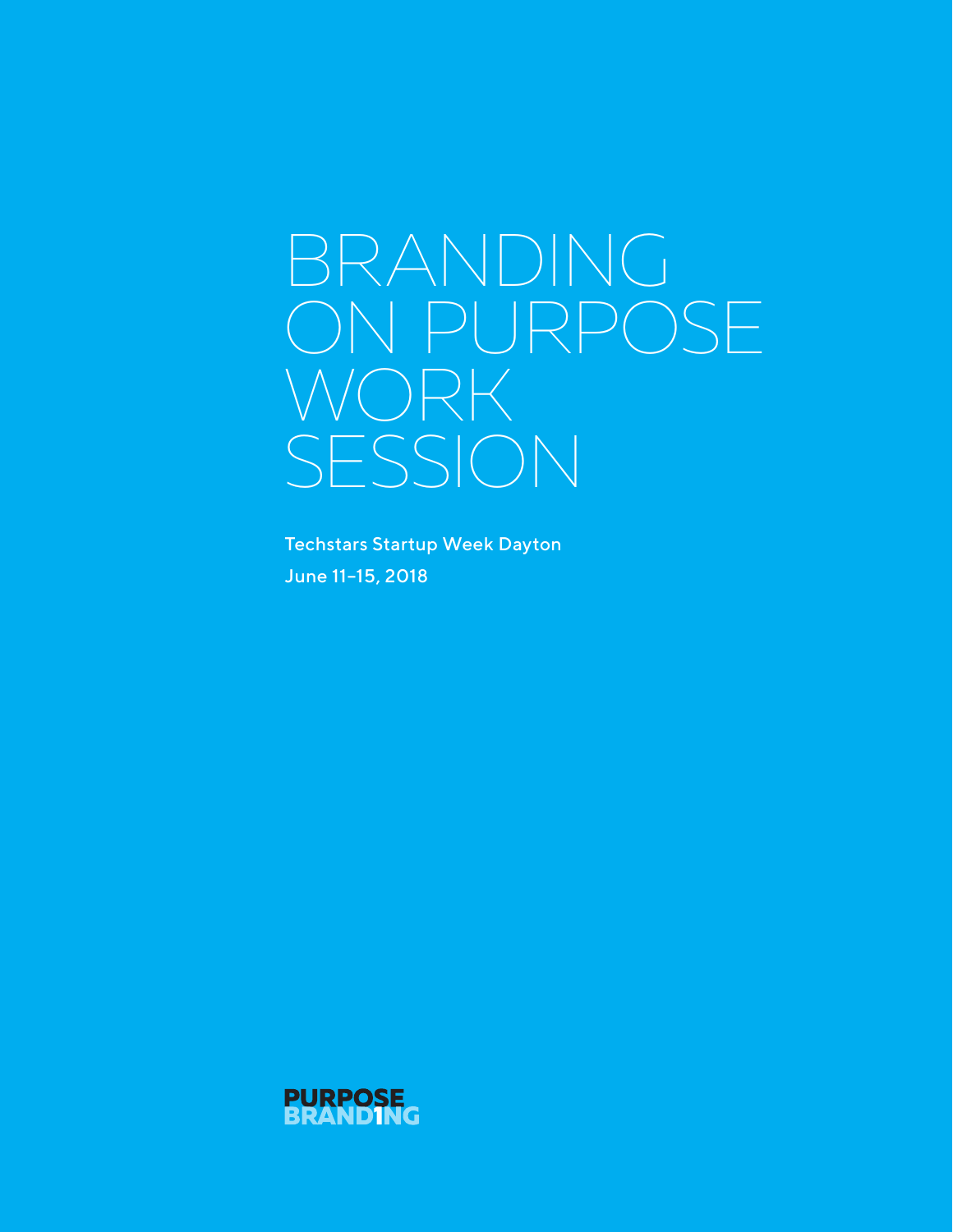# **ABOUT THIS SESSION**



Thank you for registering for my "Building a Business on Purpose" Session at Startup Week Dayton.

I'm trying something different for this session.

Instead of a lecture about a topic, I would like to help as many businesses as I can by answering specific questions concerning their branding needs.

With that in mind, I created this worksheet to help facilitate this mission.

If you would like help with your idea or business, fill this out and be prepared to share your questions, issues with the group so all can learn.

If you want to make sure you get your questions answered, fill out, scan and [email](mailto:jan%40brandsonpurpose.com?subject=Pre-Session%20Worksheet) it to me before Sunday, June 10th.

I look forward to seeing you there.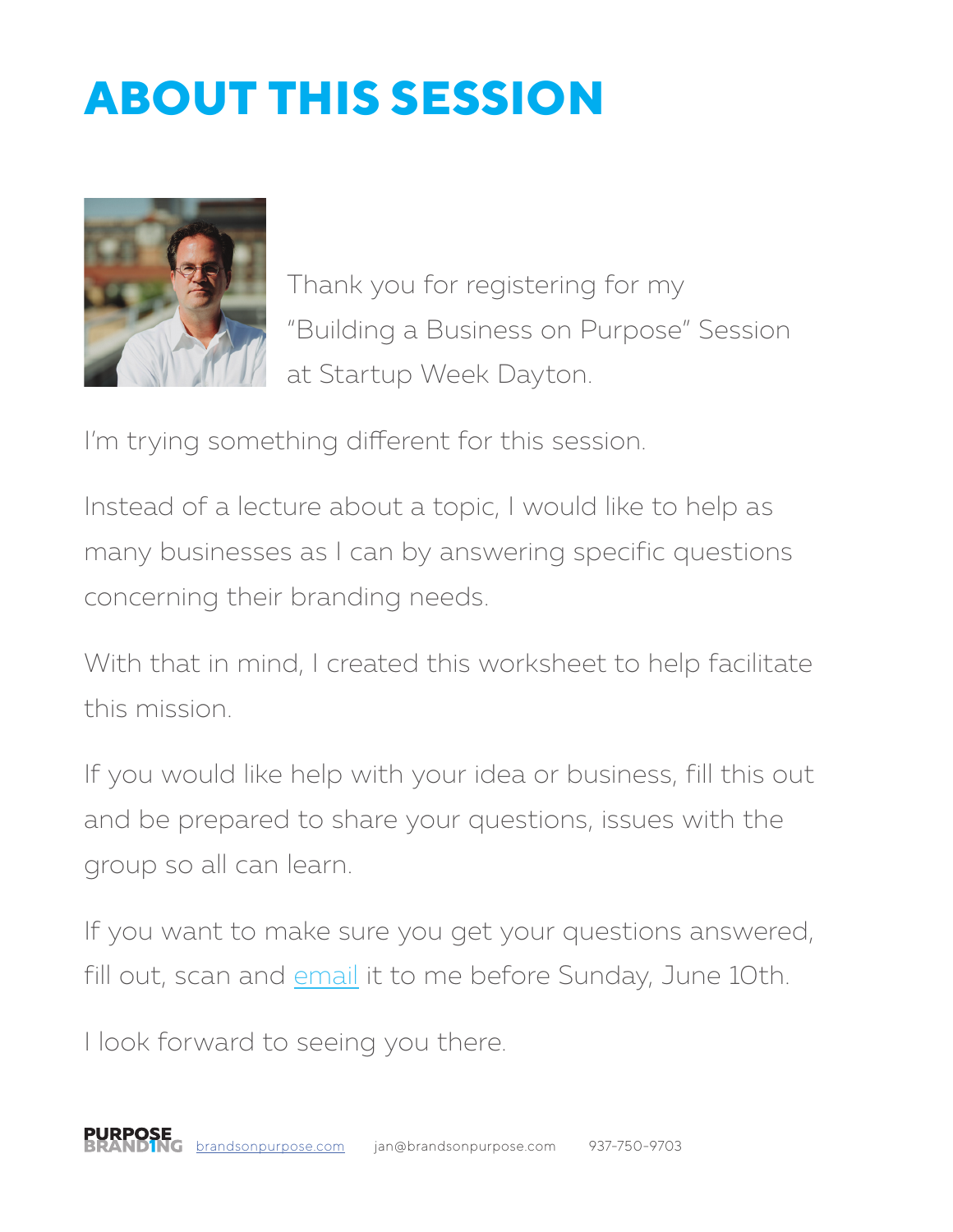## **TELL ME ABOUT YOURSELF**

| Your name                                   | Your Email      |
|---------------------------------------------|-----------------|
| Company Name                                | Age of Business |
| What did you hope to learn at this session? |                 |
|                                             |                 |
|                                             |                 |
|                                             |                 |
|                                             |                 |
| Why did you start your business?            |                 |
|                                             |                 |
|                                             |                 |
|                                             |                 |
|                                             |                 |
|                                             |                 |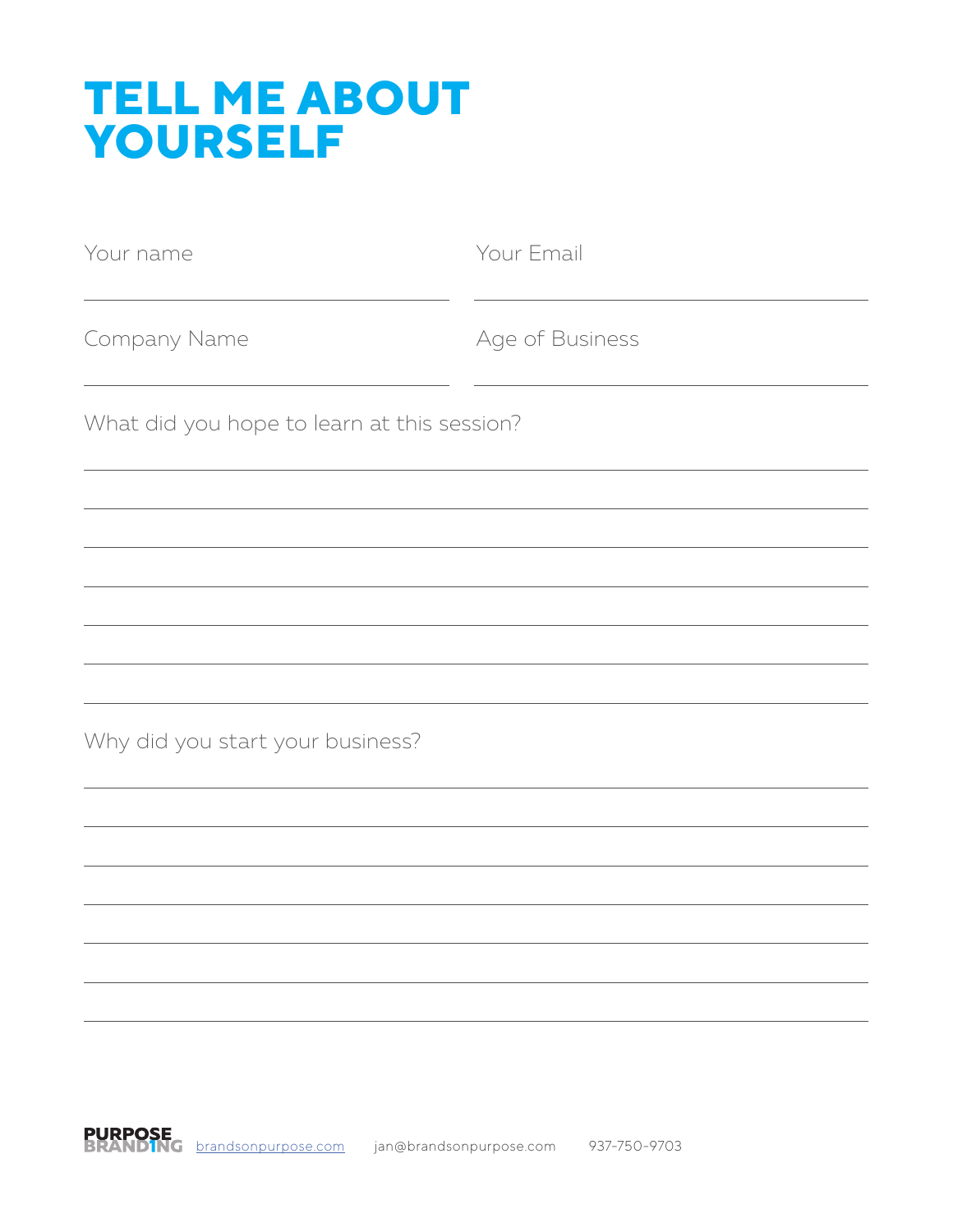## **TELL ME ABOUT YOUR BUSINESS**

What is the nature of your product, service, or business?

Why does the world need what your business provides?

What is your number one business problem?